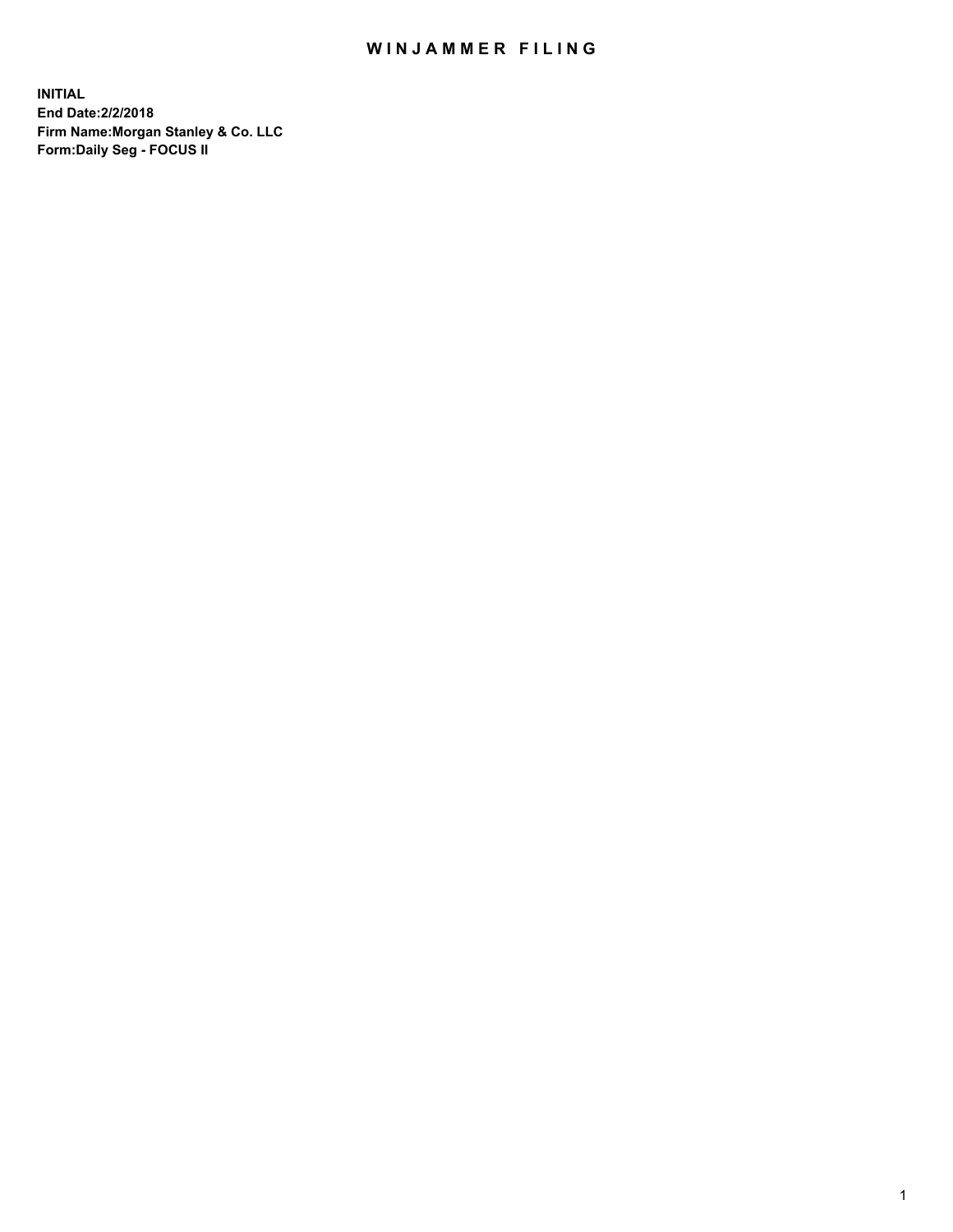#### **INITIAL End Date:2/2/2018 Firm Name:Morgan Stanley & Co. LLC Form:Daily Seg - FOCUS II Daily Segregation - Cover Page**

| Name of Company                                                                   | Morgan Stanley & Co. LLC     |
|-----------------------------------------------------------------------------------|------------------------------|
| <b>Contact Name</b>                                                               | Ikram Shah                   |
| <b>Contact Phone Number</b>                                                       | 212-276-0963                 |
| <b>Contact Email Address</b>                                                      | Ikram.shah@morganstanley.com |
| FCM's Customer Segregated Funds Residual Interest Target (choose one):            |                              |
| a. Minimum dollar amount: : or                                                    | 331,000,000                  |
| b. Minimum percentage of customer segregated funds required:%; or                 |                              |
| c. Dollar amount range between: and; or                                           | <u>00</u>                    |
| d. Percentage range of customer segregated funds required between: % and %.       | 00                           |
| FCM's Customer Secured Amount Funds Residual Interest Target (choose one):        |                              |
| a. Minimum dollar amount: ; or                                                    | 140,000,000                  |
| b. Minimum percentage of customer secured funds required:%; or                    |                              |
| c. Dollar amount range between: and; or                                           | 00                           |
| d. Percentage range of customer secured funds required between: % and %.          | <u>00</u>                    |
| FCM's Cleared Swaps Customer Collateral Residual Interest Target (choose one):    |                              |
| a. Minimum dollar amount: ; or                                                    | 92,000,000                   |
| b. Minimum percentage of cleared swaps customer collateral required:% ; or        | <u>0</u>                     |
| c. Dollar amount range between: and; or                                           | <u>00</u>                    |
| d. Percentage range of cleared swaps customer collateral required between:% and%. | 00                           |

Attach supporting documents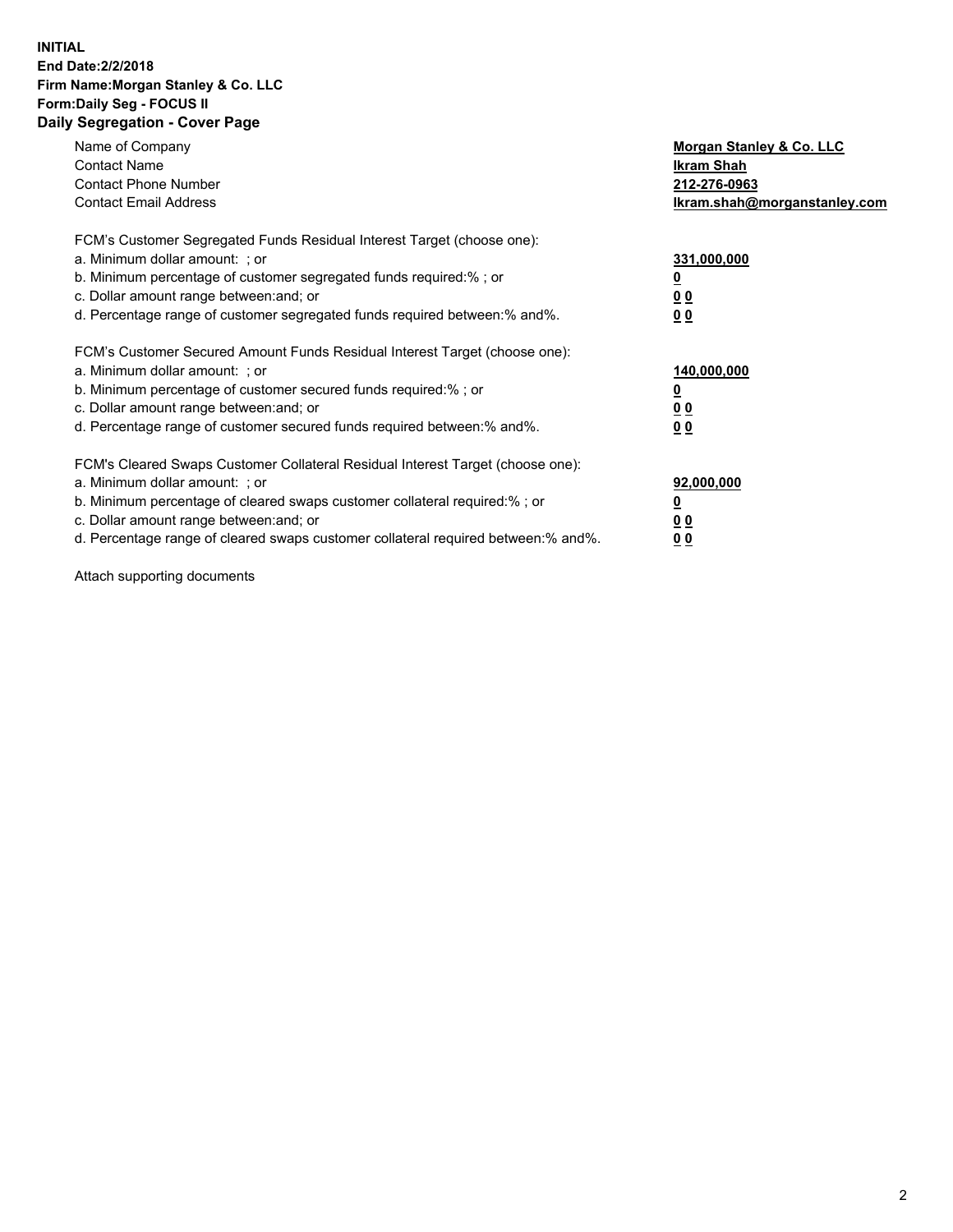# **INITIAL End Date:2/2/2018 Firm Name:Morgan Stanley & Co. LLC Form:Daily Seg - FOCUS II**

### **Daily Segregation - Secured Amounts**

|     | Foreign Futures and Foreign Options Secured Amounts                                         |                                  |
|-----|---------------------------------------------------------------------------------------------|----------------------------------|
|     | Amount required to be set aside pursuant to law, rule or regulation of a foreign            | $0$ [7305]                       |
|     | government or a rule of a self-regulatory organization authorized thereunder                |                                  |
| 1.  | Net ledger balance - Foreign Futures and Foreign Option Trading - All Customers             |                                  |
|     | A. Cash                                                                                     | 3,062,006,704 [7315]             |
|     | B. Securities (at market)                                                                   | 1,703,455,340 [7317]             |
| 2.  | Net unrealized profit (loss) in open futures contracts traded on a foreign board of trade   | 606,825,897 [7325]               |
| 3.  | Exchange traded options                                                                     |                                  |
|     | a. Market value of open option contracts purchased on a foreign board of trade              | 19,997,059 [7335]                |
|     | b. Market value of open contracts granted (sold) on a foreign board of trade                | -23,914,254 [7337]               |
| 4.  | Net equity (deficit) (add lines 1.2. and 3.)                                                | 5,368,370,746 [7345]             |
| 5.  | Account liquidating to a deficit and account with a debit balances - gross amount           | 67,105,270 [7351]                |
|     | Less: amount offset by customer owned securities                                            | -65,641,760 [7352] 1,463,510     |
|     |                                                                                             | [7354]                           |
| 6.  | Amount required to be set aside as the secured amount - Net Liquidating Equity              | 5,369,834,256 [7355]             |
|     | Method (add lines 4 and 5)                                                                  |                                  |
| 7.  | Greater of amount required to be set aside pursuant to foreign jurisdiction (above) or line | 5,369,834,256 [7360]             |
|     | 6.                                                                                          |                                  |
|     | FUNDS DEPOSITED IN SEPARATE REGULATION 30.7 ACCOUNTS                                        |                                  |
| 1.  | Cash in banks                                                                               |                                  |
|     | A. Banks located in the United States                                                       | 290,728,347 [7500]               |
|     | B. Other banks qualified under Regulation 30.7                                              | 748,022,424 [7520] 1,038,750,771 |
|     |                                                                                             | [7530]                           |
| 2.  | Securities                                                                                  |                                  |
|     | A. In safekeeping with banks located in the United States                                   | 346,826,796 [7540]               |
|     | B. In safekeeping with other banks qualified under Regulation 30.7                          | 0 [7560] 346,826,796 [7570]      |
| 3.  | Equities with registered futures commission merchants                                       |                                  |
|     | A. Cash                                                                                     | 8,615,938 [7580]                 |
|     | <b>B.</b> Securities                                                                        | $0$ [7590]                       |
|     | C. Unrealized gain (loss) on open futures contracts                                         | -164,918 [7600]                  |
|     | D. Value of long option contracts                                                           | $0$ [7610]                       |
|     | E. Value of short option contracts                                                          | 0 [7615] 8,451,020 [7620]        |
| 4.  | Amounts held by clearing organizations of foreign boards of trade                           |                                  |
|     | A. Cash                                                                                     | $0$ [7640]                       |
|     | <b>B.</b> Securities                                                                        | $0$ [7650]                       |
|     | C. Amount due to (from) clearing organization - daily variation                             | $0$ [7660]                       |
|     | D. Value of long option contracts                                                           | $0$ [7670]                       |
|     | E. Value of short option contracts                                                          | 0 [7675] 0 [7680]                |
| 5.  | Amounts held by members of foreign boards of trade                                          |                                  |
|     | A. Cash                                                                                     | 2,207,874,314 [7700]             |
|     | <b>B.</b> Securities                                                                        | 1,356,628,544 [7710]             |
|     | C. Unrealized gain (loss) on open futures contracts                                         | 606,990,816 [7720]               |
|     | D. Value of long option contracts                                                           | 19,997,059 [7730]                |
|     | E. Value of short option contracts                                                          | -23,914,254 [7735] 4,167,576,479 |
|     |                                                                                             | [7740]                           |
| 6.  | Amounts with other depositories designated by a foreign board of trade                      | $0$ [7760]                       |
| 7.  | Segregated funds on hand                                                                    | $0$ [7765]                       |
| 8.  | Total funds in separate section 30.7 accounts                                               | 5,561,605,066 [7770]             |
| 9.  | Excess (deficiency) Set Aside for Secured Amount (subtract line 7 Secured Statement         | 191,770,810 [7380]               |
|     | Page 1 from Line 8)                                                                         |                                  |
| 10. | Management Target Amount for Excess funds in separate section 30.7 accounts                 | 140,000,000 [7780]               |
| 11. | Excess (deficiency) funds in separate 30.7 accounts over (under) Management Target          | 51,770,810 [7785]                |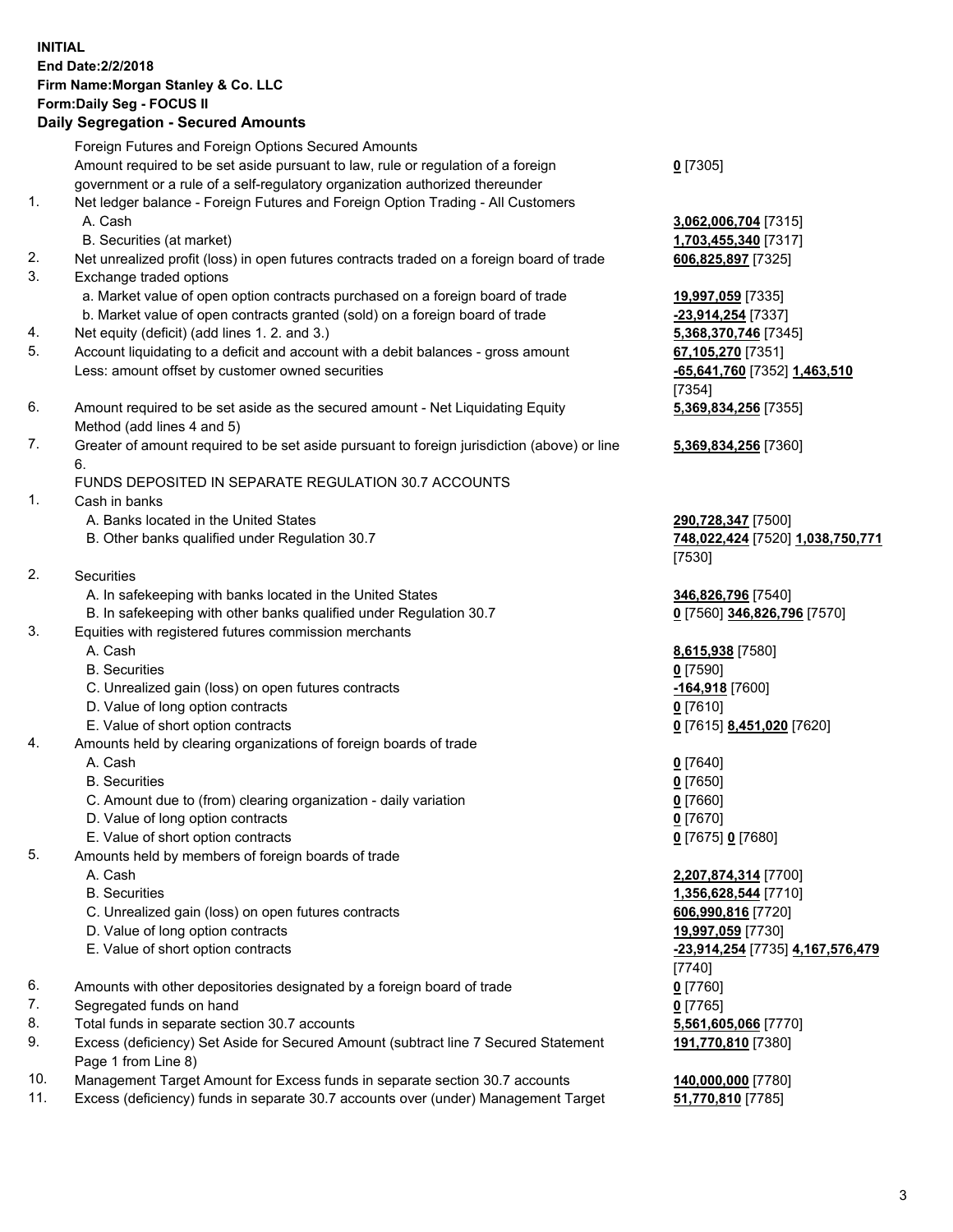# **INITIAL End Date:2/2/2018 Firm Name:Morgan Stanley & Co. LLC Form:Daily Seg - FOCUS II**

# **Daily Segregation - Segregation Statement**

SEGREGATION REQUIREMENTS(Section 4d(2) of the CEAct) 1. Net ledger balance A. Cash **7,975,719,604** [7010] B. Securities (at market) **5,213,203,383** [7020] 2. Net unrealized profit (loss) in open futures contracts traded on a contract market **440,617,385** [7030] 3. Exchange traded options A. Add market value of open option contracts purchased on a contract market **523,514,352** [7032] B. Deduct market value of open option contracts granted (sold) on a contract market **-711,806,105** [7033] 4. Net equity (deficit) (add lines 1, 2 and 3) **13,441,248,619** [7040] 5. Accounts liquidating to a deficit and accounts with debit balances - gross amount **1,245,269,325** [7045] Less: amount offset by customer securities **-1,149,341,900** [7047] **95,927,425** [7050] 6. Amount required to be segregated (add lines 4 and 5) **13,537,176,044** [7060] FUNDS IN SEGREGATED ACCOUNTS 7. Deposited in segregated funds bank accounts A. Cash **3,458,415,781** [7070] B. Securities representing investments of customers' funds (at market) **0** [7080] C. Securities held for particular customers or option customers in lieu of cash (at market) **787,040,336** [7090] 8. Margins on deposit with derivatives clearing organizations of contract markets A. Cash **5,717,868,810** [7100] B. Securities representing investments of customers' funds (at market) **0** [7110] C. Securities held for particular customers or option customers in lieu of cash (at market) **4,426,163,047** [7120] 9. Net settlement from (to) derivatives clearing organizations of contract markets **-290,902,275** [7130] 10. Exchange traded options A. Value of open long option contracts **523,514,352** [7132] B. Value of open short option contracts **-711,806,105** [7133] 11. Net equities with other FCMs A. Net liquidating equity **3,288,185** [7140] B. Securities representing investments of customers' funds (at market) **0** [7160] C. Securities held for particular customers or option customers in lieu of cash (at market) **0** [7170] 12. Segregated funds on hand **0** [7150] 13. Total amount in segregation (add lines 7 through 12) **13,913,582,131** [7180] 14. Excess (deficiency) funds in segregation (subtract line 6 from line 13) **376,406,087** [7190] 15. Management Target Amount for Excess funds in segregation **331,000,000** [7194]

16. Excess (deficiency) funds in segregation over (under) Management Target Amount

Excess

4

**45,406,087** [7198]